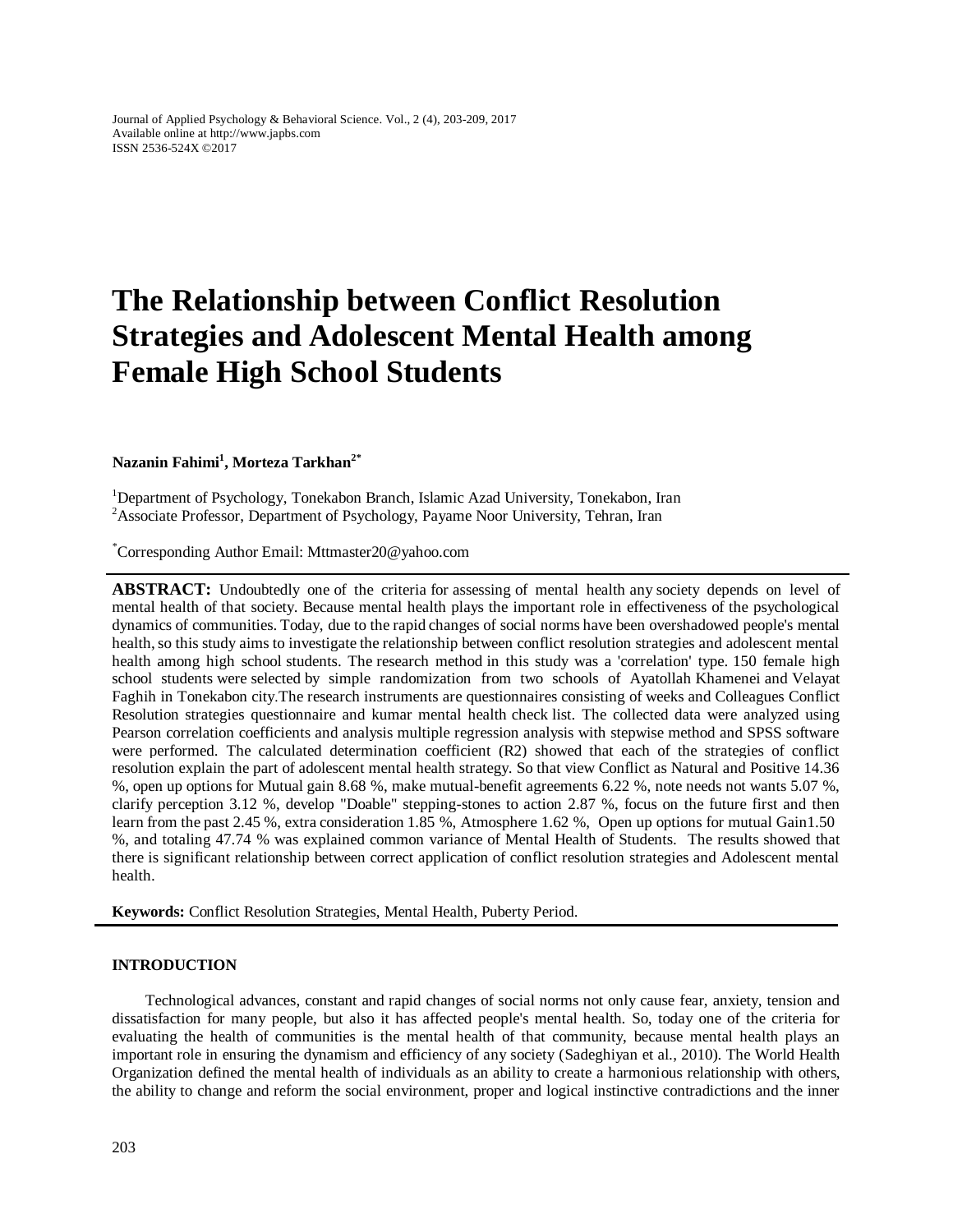and personal feelings, so that people could be able to achieve their psychological balance by this set of contradictions (Fawcett & Karban, 2005).

Specialists have defined mental health as the mental states associated with emotional health which is relatively released from the symptoms of anxiety and relationship making and as the effective confrontation with the demands and stresses of the life (Lammers & Happell, 2004). In other words, people who have high self-esteem and pay attention to the interests of people in social relations, have a sense of responsibility for them and do not try to dominate others, usually have higher mental health (McCann et al., 2008). Recently, mental health in puberty or adolescence has been considered by many researchers, because the mental health professionals believe that not only the mental health can be the provider of physical health of adolescent in this time, but also it can release them from many mental and behavioral conflicts and anomalies (Ary et al., 1999). Numerous studies showed that significant mental and physical changes in adolescent constitute the core of behaviors in adulthood (Bond et al., 2005). For this reason, many young people do not have the power to adapt to such changes and therefore, instead of accepting these changes, they become defensive and resort to defense mechanisms such as imagination, illogical reasoning, assimilation, denial, displacement, compensation, projection and return, and try to bear their psychological conflicts (Cameron & Karabanow, 2003). Because such defense mechanisms are not providing mental health in adolescents, psychological distress will be increased in adolescents and the context for their mental disorders will be provided (Bond and et al, 2005; McCann et al., 2008).

Different examinations have shown that many factors have a crucial role in providing mental health in adolescence, some of these factors include family communication network, psychological characteristics such as self-esteem, self-concept, self-respect, position control, defense styles and conflict resolution strategies (Barkley et al., 2001; Bond et al, 2005). Conflict and strategies to resolve it is one of the most important factors influencing mental health in adolescence (Dargahi et al., 2008). A quick look at historical events and cultural products that reflects the realities of human social life is an expression of the fact that the conflict forms one of the most prominent and important aspects of life. For the people with different personality traits, needs, beliefs, different expectations and perceptions, conflict are inevitable in their social life (Vivar, 2006). Therefore, if the intrapersonal and interpersonal conflict could not be controlled and reduced, not only it can bring familial and personal problems, but also it can affect mental health (Bassarath, 2001). Generally, Conflict refers to inability to resolve differences and conflicts and causes tension, hostility and aggressive behavior. Numerous studies have shown that conflict reaches its climax between the ages of 11-14 years due to the issues such as dressing, models, music, and behavioral independency (Vivar, 2006). Understanding these differences and their effect on people's behavior during the adolescence has a significant impact on understanding the process of conflict and decreasing its occurrence (Bassarath, 2001). The researchers mentioned two types of conflict in their study, interpersonal conflict and intrapersonal conflicts. Intrapersonal conflicts are resulting from the perceived real pressure that is incompatible with the purposes and expectations of the person, but interpersonal conflicts are the conflicts which are created in interpersonal relations and between at least two people. The sources of interpersonal conflicts are the different perception, different attitudes and individual differences of people (Fani, 2005).

The researchers gave a series of strategies for controlling the conflict. These types of strategies are the methods that people use when they face with a conflicting situation, so that they can overcome the situation (Sorenson, 1999). In other words, conflict resolution strategies refers to conflict management strategies that reduce destructive aspects of conflicts and provide growth opportunities, interaction and collaboration for individuals (Suudy, 2009). Weeks et al. mentioned ten conflict resolution strategies in their study that includes: 1. Viewing conflict strategy is a natural and positive, 2. atmosphere strategy, 3. Clarify perception strategy, 4. note needs not wants strategy, 5. produce positive partnership power strategy, 6. focus on the future first and then learn from the past strategy, 7. Open up options for mutual Gain strategy, 8. develop "Doable" stepping-stones to action strategy, 9. make mutualbenefit agreements strategy, 10. Extra consideration strategy (Alirezae, 2009). Numerous surveys have shown that using conflict resolution strategies has a crucial role in providing mental health throughout life, particularly during puberty. For example, research on the sample of 420 students of Tabriz University determined that students who use accommodating conflict resolution strategies in their interpersonal relationships, have higher mental health. In other words, accommodating strategies are significant predictors for mental health (Babapoor, 2006).

In another study, it was determined that those who do not use effective conflict resolution strategies in their social relations will be more affected by abnormal behaviors such as social conflicts, smoking, substance abuse of drugs and alcohol, therefore, they had lower mental health (Colsman & Walfert, 2002). In this regard, it was demonstrated in a study that neurotic people who had a low mental health usually use ineffective conflict resolution strategies, and in stressful situations they try to avoid those situations (Moberg, 2001). In convergence with the above investigations, Macintosh and Stevens showed that conflict resolution strategies are the determining variables in predicting personality traits and constructive motives (Macintosh & Stevens, 2008). Other research also showed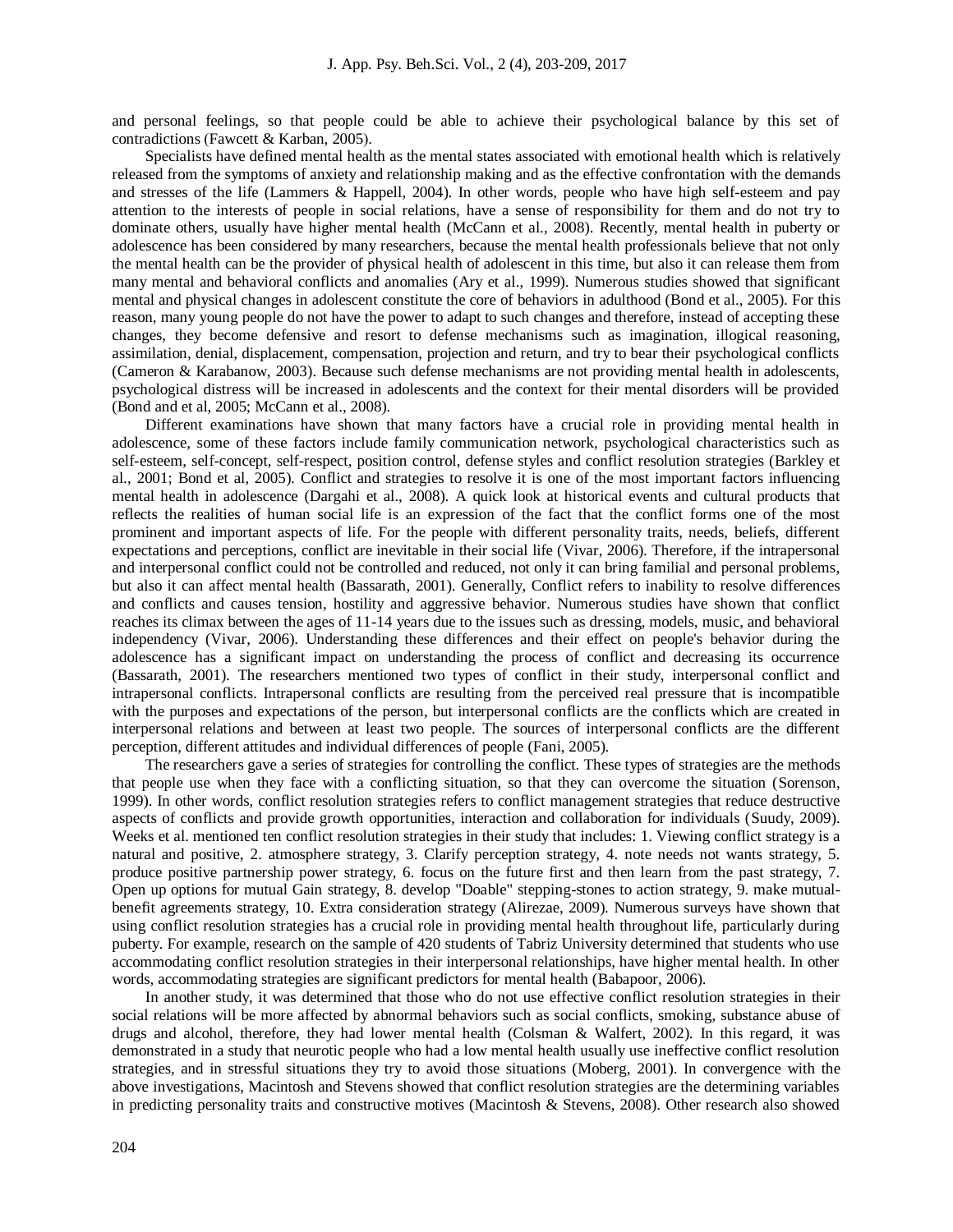that conflict resolution strategies have a decisive and basic role in social adjustment and mental health of adolescents and children. So that adolescents who use more and better conflict resolution styles in their puberty, have a higher social adjustment and mental health (Branje et al., 2009; Siffert & Schwarz, 2011). Thus, according to the above researches and considering that the main objective of this research is to investigate the relationship between conflict resolution strategy and the adolescence mental health of girl students in high school, this study was designed to test this hypothesis. There is a relationship between the conflict resolution strategies and the mental health of girl students of high school during their puberty.

## **MATERIALS AND METHODS**

Because this study investigates the relationship between conflict resolution (as a predictive variable) and the mental health (as a criterion variable) of the high school girls during puberty, the research method is a correlational. The study population included all the girls of Ayatollah Khamenei high school (430 people) and the velayat-e faqih high school (180 persons), and by the formula of Cochran sample size and statistical models of this research, 150 girl students (100 girls from Ayatollah Khamenei high school and 50 girls from Velayat-e faqih high school) were selected as the sample through simple random sampling. When all the students (150) were justified on objectives of the research, the questionnaire of this research was provided for them. After completing the questionnaire by the students, the necessary information was extracted and studied through statistical program of SPSS. Tools used in this research include the questionnaire of conflict resolution strategy and the mental health check list.

*A: Conflict Resolution strategies questionnaire:* This questionnaire was made by Weeks (1994), Fisher and Uri (1991) as a tool to measure conflict resolution for the general population. This questionnaire was consisted of 40 questions, each question was ranked based on the Likert scale (almost never, sometimes, half the time, usually, almost always), and scored from 1 to 5. The maximum score of questionnaire is 200. It should be mentioned that questions 1, 3, 13, 18, 22, 24, 26, 27, 31, 32 and 33 are scored in reverse. The higher total score of the individual in this questionnaire indicates their more efficiently and effectively in conflict resolution. This questionnaire measures ten conflicts resolution strategies that include1. Viewing conflict strategy is a natural and positive(question 1-4), 2. atmosphere strategy (question 5-8), 3. Clarify perception strategy (question 9-12), 4. note needs not wants strategy (question 13-16), 5. produce positive partnership power strategy (question 17-20), 6. focus on the future first and then learn from the past strategy (question 21-24), 7. Open up options for mutual Gain strategy (question 25-28), 8. develop "Doable" stepping-stones to action strategy (question 29-32), 9. make mutual-benefit agreements strategy (question 33-36), 10. Extra consideration strategy (question 37-40). The reliability of the questionnaire was estimated as 78%, by using Cronbach's alpha coefficient (Alirezae, 2009).

*B: Mental health checklist:* Check list of mental health was made by Kumar in 1992, in order to measure the mental health. This check list examines the two psychological and physical parts of individuals. The mental health will be determined by the total of two psychological and physical. Each question of list is scored based on Likert scale (rarely, sometimes, often, always) from 1 to 4 score, and scores of samples are between 11 and 44. The higher the score of the individual means their mental health will be higher. The reliability coefficient of this check list via split-half method and test-retest (within two weeks) in Iranian population was respectively 70% and 65% that was significant at 1% level (Haghshenas et al., 2006).

To analyze the collected data, descriptive statistics such as mean and standard deviation was used, and to test the hypotheses, Pearson's correlation coefficient and stepwise multiple regression analysis is used, because the research method was correlational.

# **RESULTS**

To analyze the data collected, first the descriptive statistics such as mean, standard deviation and correlation coefficient of predictor and the criterion variables were examined.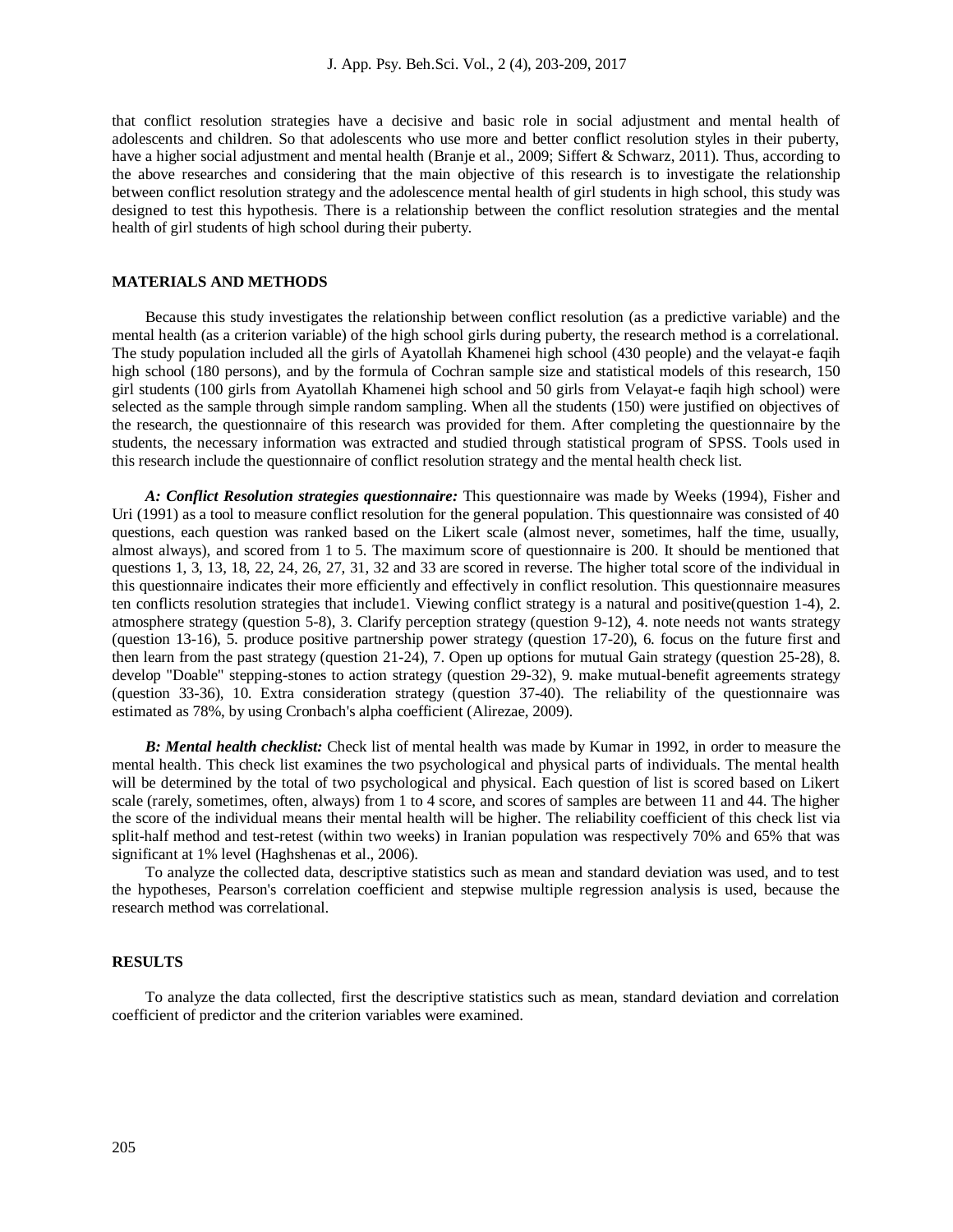| Variable                                                              | Mean  | <b>SD</b> | Correlation coefficient | Sig.           |
|-----------------------------------------------------------------------|-------|-----------|-------------------------|----------------|
| Mental Health                                                         | 23.96 | 5.96      |                         | $\blacksquare$ |
| conflict strategy is a<br>natural                                     | 13.63 | 2.56      | $0.379***$              | 0.001          |
| atmosphere strategy                                                   | 14.01 | 3.28      | $0.167**$               | 0.016          |
| Clarifying perceptions<br>strategy                                    | 13.95 | 3.21      | $0.259***$              | 0.001          |
| note needs not wants<br>strategy                                      | 13.93 | 2.90      | $0.272***$              | 0.000          |
| produce positive<br>partnership power<br>strategy                     | 12.33 | 2.44      | $0.159***$              | 0.026          |
| focus on the future first<br>and then learn from the<br>past strategy | 12.91 | 2.62      | $0.273***$              | 0.002          |
| Open up options for<br>mutual Gain strategy                           | 13.69 | 2.84      | $0.343***$              | 0.000          |
| develop "Doable"<br>stepping-stones to action<br>strategy             | 11.98 | 2.29      | $0.245***$              | 0.001          |
| make mutual-benefit<br>agreements strategy                            | 13.55 | 2.80      | $0.329**$               | 0.000          |
| Extra consideration<br>strategy<br>$*$ $\sim$ 0.0 $\sim$              | 13.02 | 3.08      | $0.230**$               | 0.002          |

**Table 1.** Descriptive statistics of the predictor and the criterion variables.

 $^{\degree}P \geq 0.05$ 

As it is shown in Table 1, there was a significant positive correlation between all strategies of conflict resolution and mental health of the students. In other words, it can be say with 95% confidence that if the girl students use conflict resolution more in their interpersonal and intrapersonal communication, they will have higher mental health.

It is worth noting that the highest amount of significant correlation was observed in conflict strategy is normal and the lowest correlation was observed in produce positive partnership power strategy (Table 1).

The stepwise multiple regression analysis was used to examine this important issue that how much variance each of the predictor variables has in common with the mental health. In multivariate regression analysis, each of the predictor variables based on the highest correlation coefficient value entered the regression equation, respectively (Table 2).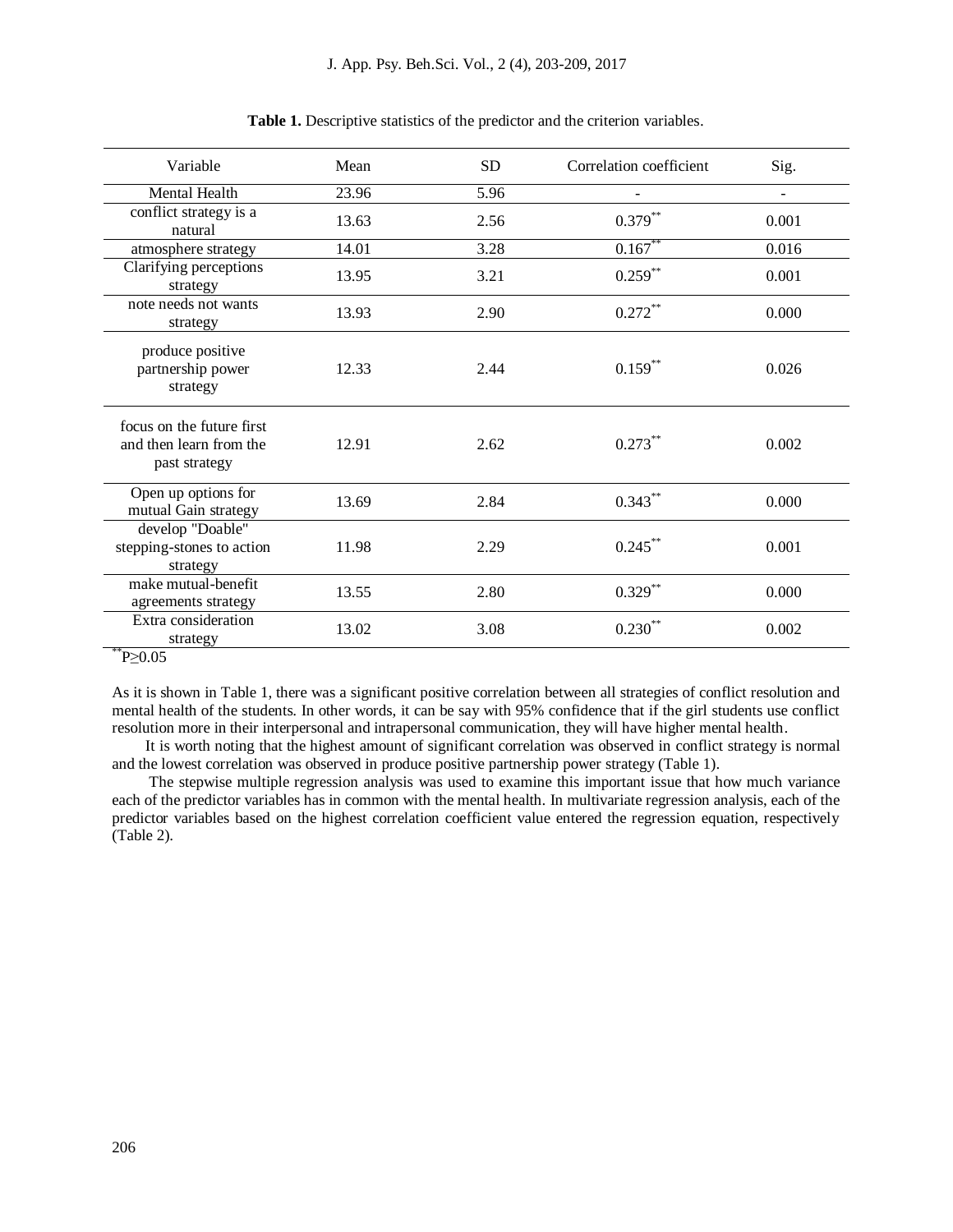| <b>Steps</b>   | Predictor variables of<br>conflict resolution                | Multivariable<br>correlation<br>coefficient | Determination<br>coefficient<br>(R2) | $\mathbf{F}$<br>statistic | Sig.  | Beta<br>(B) | Sig.  |
|----------------|--------------------------------------------------------------|---------------------------------------------|--------------------------------------|---------------------------|-------|-------------|-------|
|                | conflict as a natural                                        | 0.379                                       | 14.36                                | 7.25                      | 0.001 | 0.281       | 0.003 |
| $\overline{2}$ | Open up options for<br>mutual Gain                           | 0.480                                       | 23.04                                | 7.11                      | 0.002 | 0.272       | 0.001 |
| 3              | make mutual-benefit<br>agreements                            | 0.541                                       | 29.26                                | 6.78                      | 0.032 | 0.253       | 0.004 |
|                | note needs not wants                                         | 0.586                                       | 34.33                                | 6.71                      | 0.015 | 0.251       | 0.014 |
| 5              | Clarifying perceptions                                       | 0.612                                       | 37.45                                | 5.98                      | 0.031 | 0.230       | 0.015 |
| 6              | develop "Doable"<br>stepping-stones to action                | 0.635                                       | 40.32                                | 5.78                      | 0.038 | 0.181       | 0.005 |
| 7              | focus on the future first<br>and then learn from the<br>past | 0.654                                       | 42.77                                | 5.18                      | 0.025 | 0.175       | 0.012 |
| 8              | Extra consideration                                          | 0.668                                       | 44.62                                | 4.55                      | 0.015 | 0.141       | 0.017 |
| 9              | atmosphere                                                   | 0.680                                       | 46.24                                | 4.09                      | 0.048 | 0.111       | 0.006 |
| 10             | produce positive<br>partnership power                        | 0.691                                       | 47.74                                | 3.98                      | 0.037 | 0.115       | 0.020 |

**Table 2.** Results of stepwise regression analysis to predict the mental health from the predictor variables.

Table 2 shows that calculated R2 represents the shared variance of each predictor variables (conflict resolution strategies) in relation with criterion variables (mental health). So, that the R2 of the conflict strategy is natural. So, 14.36% of the mental health of the girl students were explained, and so, with the addition of other strategies to the regression equation such as Open up options for mutual gains 8.68%, Making mutual-benefit agreements 6.22%, note needs not wants 5.07%, Clarifying perceptions 3.12%, develop "Doable" stepping-stones to action 2.87%, focus on the future first and then learn from the past 2.45%, Extra consideration 1.85%, atmosphere 1.62%, produce positive partnership power 1.50%, the explanatory power of the model was increased. So, all the conflict resolution strategies explained a total amount of 47.74% of the shared variance of the girl students' mental health. It is worth mentioning that, the positive beta coefficients of the all conflict resolution strategies in regression equation showed that if the students use conflict resolution more in their interpersonal communication, they will have higher mental health (Table 2).

#### **DISCUSSION AND CONCLUSION**

Certainly, today's rapid and disparate changes cause many symptoms such as worries, fear, anxiety, concerns and inner conflicts in many people at all stages of life, especially during puberty, and effect the mental health of individuals (Ary et al., 1999; Sadeghiyan et al., 2010). This study has tried to investigate the relationship between conflict resolution strategies and mental health of high school girls during their puberty. To test the hypothesis in this study, first the Pearson correlation coefficient and stepwise multiple regression analysis was calculated. The calculations showed that not only each conflict resolution strategies have a significant relationship with mental health during puberty, but also each of them provides a part of mental health in adolescence. The results of this study is coordinated with a lot of reviews that were done in this area (Siffert & Schwarz, 2011; Branje et al., 2009; Macintosh & Stevens, 2008; Babapoor & kheyroodin, 2006; Colsman & Walfert, 2002 ; Moberg, 2001). In explaining the hypothesis of this study, on one hand, the researchers believe that Human are active beings that can affect their life events, and have a kind of self-control and self-regulation system by which they can control their thoughts, feelings and behavior (Haghshenas et al., 2006).

On the other hand, experts believe that conflict is an integral component of people's lives which is closely related to mental health, because the different attitudes, expectations, and perceptions in interpersonal relationships are the source of conflict in social relationships, and if they fail to solve their problems by using proper conflict resolution strategies, their mental health will be overshadowed by their problems (Mrayyan et al., 2008). This important issue is more noticeable in adolescence that most psychologists known it as the period of storm and stress, because in this period, behavior and value conflicts are more tangible between parents and adolescents (McCann & Baird, 2008; Asarnow et al., 2001). Therefore, the correct use of conflict resolution strategies and development of each of the strategies of conflict resolution in relation with the encountered problems in adolescence is very important to avoid behavioral confusion and psychological distress and to provide mental health (Cameron  $\&$ Karabanow, 2003; Shoarinezhad, 2003).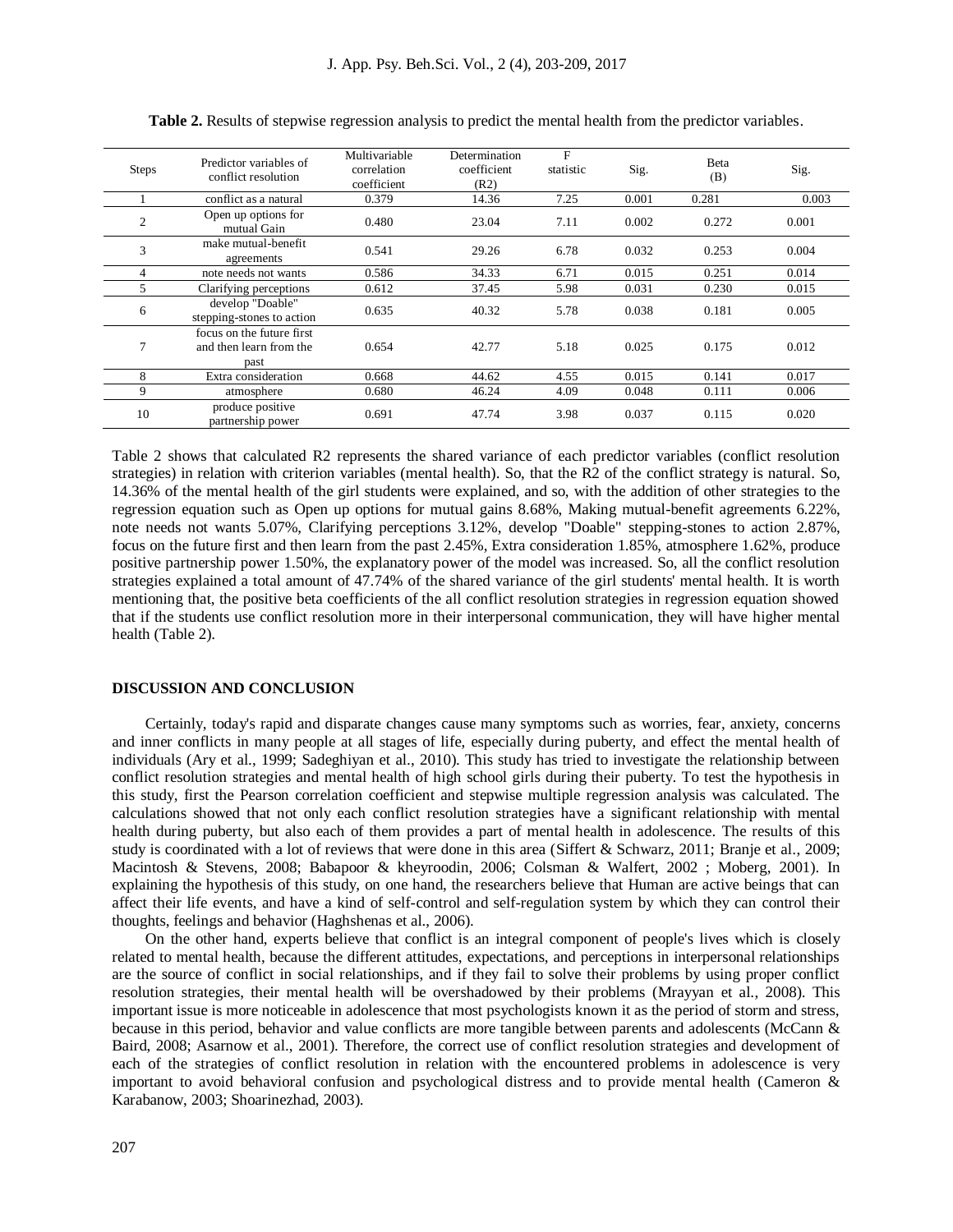The researchers of behavioral sciences believe that students who use conflict resolution strategies in their interpersonal relationships during their puberty are aware that interpersonal conflicts stemmed from the social relations of human beings, so, this kind of people consider conflicts as the inevitable parts of their life, and they believe that by the right application of conflict resolution strategies, they can control their life-threatening events. (Moberg, 2001; Colsman & Walfert, 2002; Larg & lader, 2005). In other words, adolescents who use conflict resolution strategies against threatening situations, increase their successful performance by constructive and creative activities, making the right decision, controlling their emotions, thoughts and feelings, and this in turn reduces stress and anxiety in interpersonal communication and ultimately improve their mental health (Ramirez,2010; Branje et al. ,2009). On the contrary, adolescents who do not use conflict resolution strategies or use them less in their social relations will experience rejection, isolation, behavioral problems, internal conflict, aggression and physical discomfort, this in turn affect their social adjustment and mental health (Bassarath, 2001; Ary et al., 1999; Vivar, 2006).

In this regard, the conducted exploration revealed that adolescents who correctly and logically use conflict resolution strategies in social, personal and family situations have the higher mental health, because the power to make decisions and fighting with the sources of stress are increases in them, and on the contrary, not using the conflict resolution strategies increase the social conflicts and thus reduce the mental health (Whiteside – Mansell et al., 2009; Ameri et al., 2008). In line with the above study, Colsman et al. as well as Dijkstra have made clear in their research that the use of conflict resolution strategies makes people to have accurate and positive assessment of the situation and make new and innovative decisions. If this important happen several times in different social situations, it will increase the mental health (Dijkstra, 2005; Ameri et al., 2008). In total, these results in conjunction with similar researches express the fact that not only conflict is the unavoidable part of personal, familial and social life of people at all levels of life, especially in adolescence, but also it is one of the important factors that can affect mental health in all periods of life. Therefore, the use of conflict resolution strategies in interpersonal relationships reduces the social anxiety and stress in all life situations, including stressful situations. Therefore, it is recommended to educational practitioners to make workshops in different educational levels especially for high school students, about the use of conflict resolution strategies, and in order to improve their mental health, so that the students could benefit from these strategies and improve their own mental health, especially in stressful situation. For the limitations of this study, it can be mention that, since this study was conducted on one gender and one educational level, so there should be cautions in its generalization. In the end, gratitude and appreciation to the management of Ayatollah Khamenei and Velayat-e faqih high schools of Tonekabon, Iran, for the necessary coordination in completing the questionnaire of this study.

## **Conflict of interest**

The authors declare no conflict of interest

#### **REFERENCES**

Alirezae, N. (2009). Conflict Resolution Questionnaire (CRQ). Test Publication Center of Azmoon Yar pooya.

- Ameri, A. H., Tofighi, A., & Farzalipoor, S. (2008). Investigate the relationship between personality traits of sport managers of west Azerbaijan province and Strategies of dealing with conflict1st National Specialty Conference on Sports Management in Amol, Iran.
- Ary, D. V., Duncan, T. E., Duncan, S. C., & Hops, H. (1999). Adolescent problem behavior: The influence of parents and peers. Behavior Research Therapy, 37, 217-230.
- Asarnow, J. R., Jaycox, L. H., & Tompson, M. C. (2001). Depression in youth: Psychosocial interventions. Journal of Clinical Child Psychology, 30(1), 33-47.
- Babapoor kheyroodin, J. (2006). The relationship between communication in conflict resolution and Psychological Health of students. Quarterly Scientific-Research of Tabriz, Iran, 1(4), 29-45.
- Barkley, R., Edwards, D., Laneri, M., Fletcher, K., & Metevia, L. (2001). The efficacy of problem-solving communication training alone, behavior management training alone, and their combination for parentadolescent conflict in teenagers with ADHD and ODD. Journal of Consulting and Clinical Psychology, 69, 926-941.

Bassarath, L. (2001). Conduct disorder: A biopsychosocial review. Canadian Journal of Psychiatry, 46, 609-616.